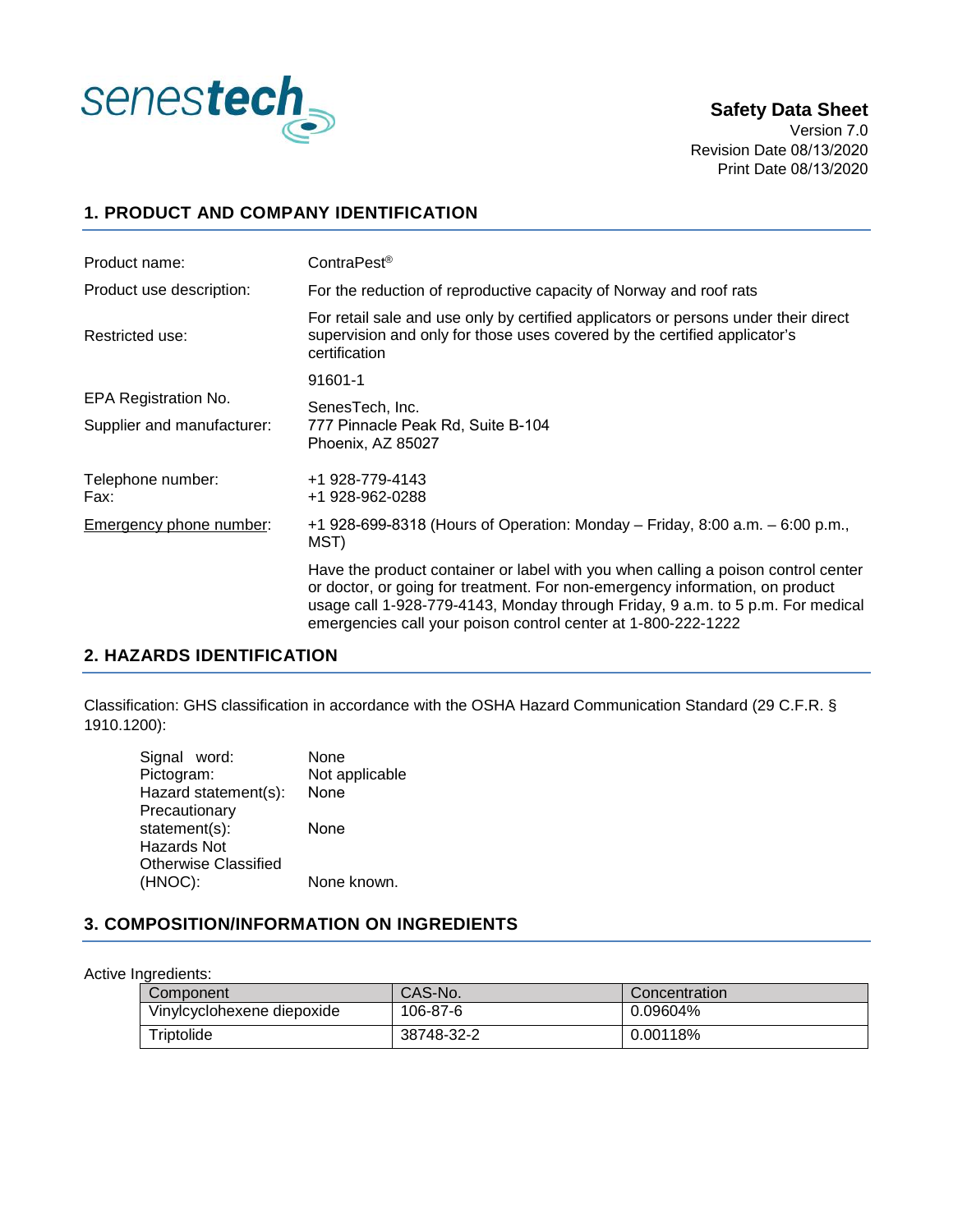# **4. FIRST AID MEASURES**

| If on skin or clothing: | Take off contaminated clothing. Rinse skin immediately with plenty of water for<br>15-20 minutes. Call a poison control center or doctor for treatment advice.                                                                                                    |
|-------------------------|-------------------------------------------------------------------------------------------------------------------------------------------------------------------------------------------------------------------------------------------------------------------|
| If in eyes:             | Hold eye open and rinse slowly and gently with water for 15-20 minutes. Remove<br>contact lenses, if present, after the first 5 minutes, and continue rinsing. Call a<br>poison control center or doctor for treatment advice.                                    |
| If swallowed:           | Call poison control center or doctor immediately for treatment advice. Have a<br>person sip a glass of water if able to swallow. Do not induce vomiting unless told<br>to by a poison control center or doctor. Do not give anything to an unconscious<br>person. |
|                         | Most important symptoms/effects, acute and delayed:                                                                                                                                                                                                               |
|                         | Causes mild skin irritation.                                                                                                                                                                                                                                      |
|                         | Indication of immediate medical attention and special treatment needed if necessary:<br>This product has been formulated for fertility control in rats. It may possibly<br>induce transient infertility in small male and female mammals capable of               |

### **5. FIRE-FIGHTING MEASURES**

| Conditions of flammability: | Not flammable or combustible                                           |
|-----------------------------|------------------------------------------------------------------------|
| Extinguishing media:        | Use water spray, dry chemical or carbon dioxide.                       |
| Advice for fire fighters:   | Wear self-contained breathing apparatus for firefighting if necessary. |

reproduction.

## **6. ACCIDENTAL RELEASE MEASURES**

| Personal precautions:      | Do not touch damaged containers or spilled material unless wearing appropriate<br>protective clothing. For personal protection see Section 8.                                                                                                                                                                                                      |
|----------------------------|----------------------------------------------------------------------------------------------------------------------------------------------------------------------------------------------------------------------------------------------------------------------------------------------------------------------------------------------------|
| Environmental precautions: | Stop leak if you can do it without risk. Prevent entry into any waterways, drains or<br>sewers.                                                                                                                                                                                                                                                    |
| Method for cleaning-up:    | Use absorbent paper to pick up all liquid spill material. Seal the absorbent paper,<br>along with anything that may be contaminated like clothing, in a plastic bag for<br>eventual disposal. Wash any surfaces you may have contaminated with a soap<br>and water solution. Dispose of contaminated material as waste according to<br>Section 13. |

# **7. HANDLING AND STORAGE**

| Safe handling precautions: | Avoid contact with eyes, skin and clothing. Avoid prolonged or repeated<br>exposure. Wash thoroughly with soap and water after handling and before<br>eating, drinking, chewing gum, using tobacco, or using the toilet.           |
|----------------------------|------------------------------------------------------------------------------------------------------------------------------------------------------------------------------------------------------------------------------------|
| Safe storage conditions:   | Store only in original, tightly secured, bait tank in a room temperature<br>environment, inaccessible to children, pets, livestock and other non-target<br>animals. Do not contaminate water, food or feed by storage or disposal. |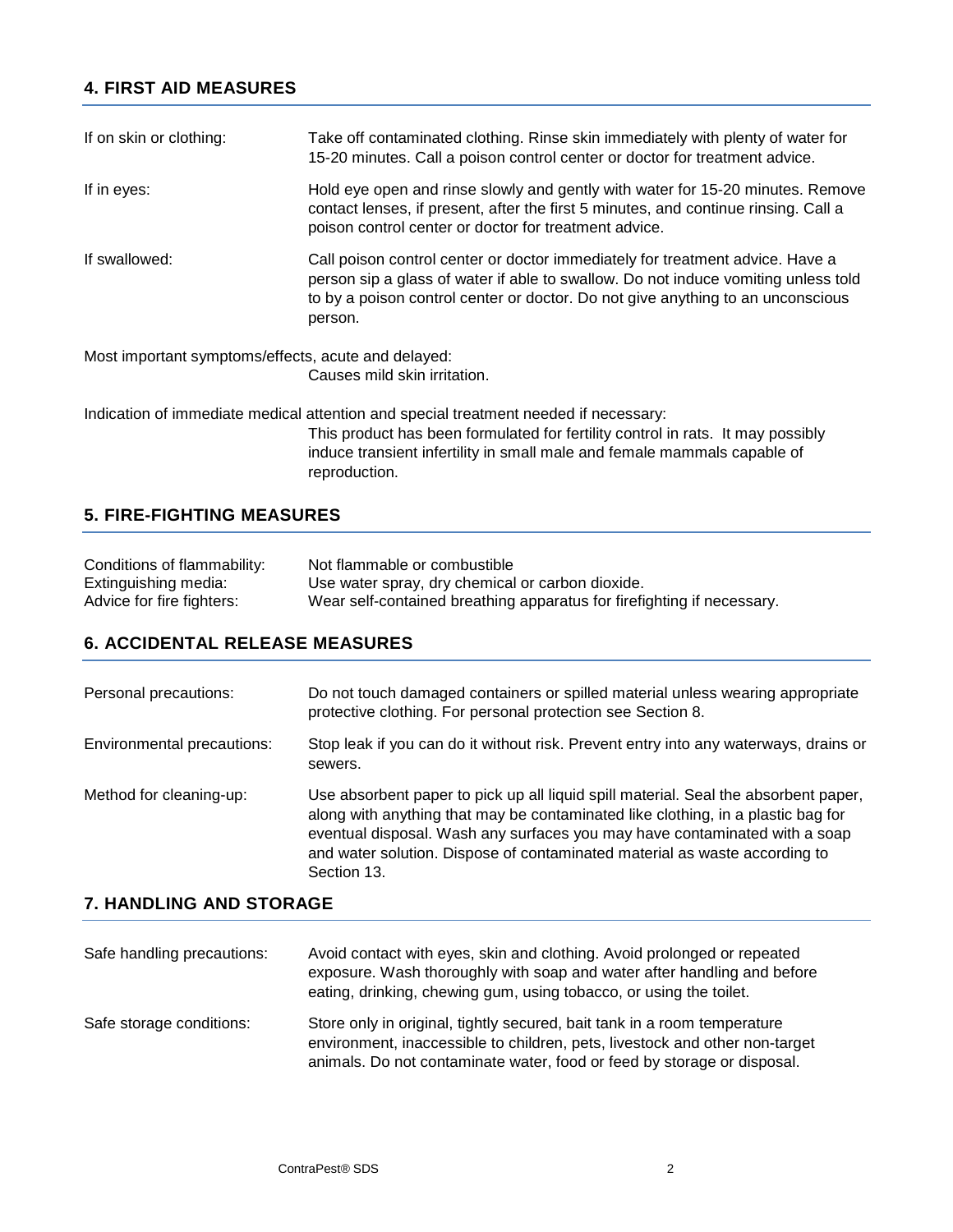#### Control parameters:

Components with workplace control parameters

| Component                     | CAS-No.                                                                                                   | Value | Control<br>parameters              | <b>Basis</b>                                      |
|-------------------------------|-----------------------------------------------------------------------------------------------------------|-------|------------------------------------|---------------------------------------------------|
| Vinylcyclohexene<br>diepoxide | 106-87-6                                                                                                  | TWA   | $0.1$ ppm<br>$0.57 \text{ mg/m}^3$ | <b>USA. ACGIH Threshold Limit Values</b><br>(TLV) |
| Remarks                       | Skin contact does contribute to exposure. Confirmed animal carcinogen with<br>unknown relevance to humans |       |                                    |                                                   |

### Personal protective equipment

| Hand protection:         | Handle with protective nitrile gloves $\geq 14$ mils. Gloves must be inspected prior to<br>use. Use proper glove removal technique (without touching glove's outer surface)<br>to avoid skin contact with this product. Dispose of contaminated gloves after use<br>according to Section 13. Wash thoroughly with soap and water after handling. |
|--------------------------|--------------------------------------------------------------------------------------------------------------------------------------------------------------------------------------------------------------------------------------------------------------------------------------------------------------------------------------------------|
| Body protection:         | Wear closed toed shoes. Long-sleeved shirt and long pants are recommended<br>when handling this product.                                                                                                                                                                                                                                         |
| <b>Hygiene Measures:</b> | Avoid contact with skin, eyes and clothing. Wash hands immediately after<br>handling the product. Remove and wash contaminated clothing before reuse.                                                                                                                                                                                            |

## **9. PHYSICAL AND CHEMICAL PROPERTIES**

Information on basic physical and chemical properties

| Physical state:               | Liquid             |
|-------------------------------|--------------------|
| Color:                        | Opaque white       |
| Odor:                         | Sweet, milky aroma |
| Odor threshold:               | No data available  |
| pH:                           | 7.2                |
| Melting point/freezing point: | No data available  |
| Flash point:                  | No data available  |
| Evaporation rate:             | No data available  |
| Flammability                  |                    |
| (solid, gas):                 | No data available  |
| Upper/lower flammability      |                    |
| or explosive limits:          | No data available  |
| Vapor pressure:               | 17mmHg at 20°C     |
| Vapor density:                | No data available  |
| Relative density:             | 0.971 kg/L         |
| Water solubility:             | Soluble            |
| Partition coefficient:        | No data available  |
| Auto-ignition temperature:    | No data available  |
| Decomposition temperature:    | No data available  |
| Viscosity:                    | 0.9440 cP          |
| Explosive properties:         | No data available  |
| Oxidizing properties:         | No data available  |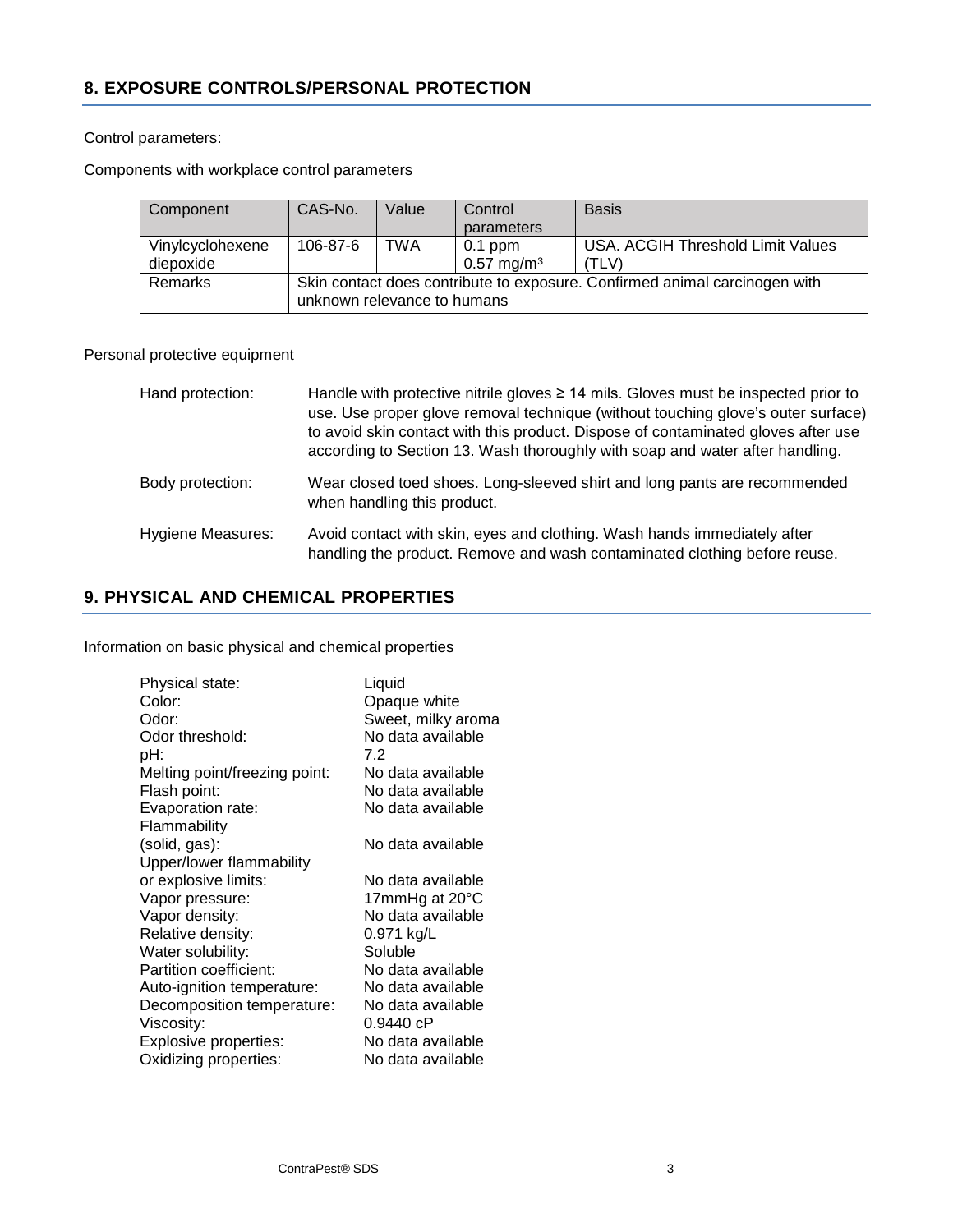# **10. STABILITY AND REACTIVITY**

| Reactivity:             | No data available                           |
|-------------------------|---------------------------------------------|
| Chemical stability:     | Stable under recommended storage conditions |
| Hazardous reactions:    | No data available                           |
| Conditions to avoid:    | Freezing temperatures and warm, moist areas |
| Incompatible materials: | Strong acids and bases                      |

# **11. TOXICOLOGICAL INFORMATION**

Information on the likely routes of exposure: skin and eyes

Acute toxicity values:

| Acute oral:<br>Acute dermal:<br>Acute inhalation:                             | $LD_{50}$ > 5000 mg/kg<br>$LD_{50}$ > 5000 mg/kg<br>No data available                                                                                                  |
|-------------------------------------------------------------------------------|------------------------------------------------------------------------------------------------------------------------------------------------------------------------|
| Skin corrosion/<br>irritation:                                                | Skin-Rabbit<br>Result: slight skin irritation                                                                                                                          |
| Serious eye damage/<br>eye irritation:                                        | Eye-rabbit<br><b>Result: Non-irritant</b><br>(OECD Test Guideline 405)                                                                                                 |
| Dermal sensitization:                                                         | Skin-guinea pig<br>According to GHS Classification, this product is not a dermal sensitizer                                                                            |
| Carcinogenicity:                                                              | This product does not contain a component present at $\geq 0.1\%$ that has been<br>reported to be carcinogenic based on its IARC, ACGIH, NTP or EPA<br>classification. |
| Listed values for ingredients:                                                |                                                                                                                                                                        |
| $IARC: 2B - Group 2B:$                                                        | Possibly carcinogenic to humans (Vinylcyclohexene diepoxide)                                                                                                           |
| NTP:                                                                          | Reasonably anticipated to be a human carcinogen (Vinylcyclohexene diepoxide)                                                                                           |
| OSHA:<br>Reproductive toxicity:<br>Germ cell mutagenicity:                    | No component of this product is identified as a carcinogen or potential<br>carcinogen by OSHA.<br>No data available<br>No data available                               |
| Specific target organ<br>toxicity - single exposure:<br>Specific target organ | No data available                                                                                                                                                      |
| toxicity - repeated exposure:                                                 | No data available                                                                                                                                                      |
| Aspiration hazard:                                                            | No data available                                                                                                                                                      |
| Signs and symptoms<br>of exposure:                                            | To the best of our knowledge, the chemical, physical and toxicological properties<br>have not been thoroughly investigated.                                            |
| Additional information:                                                       | No data available                                                                                                                                                      |
| 12 ECOLOGICAL INFORMATION                                                     |                                                                                                                                                                        |

### **12. ECOLOGICAL INFORMATION**

| Toxicity:                  | No data available |
|----------------------------|-------------------|
| Persistence and            |                   |
| degradability:             | No data available |
| Bioaccumulative potential: | No data available |